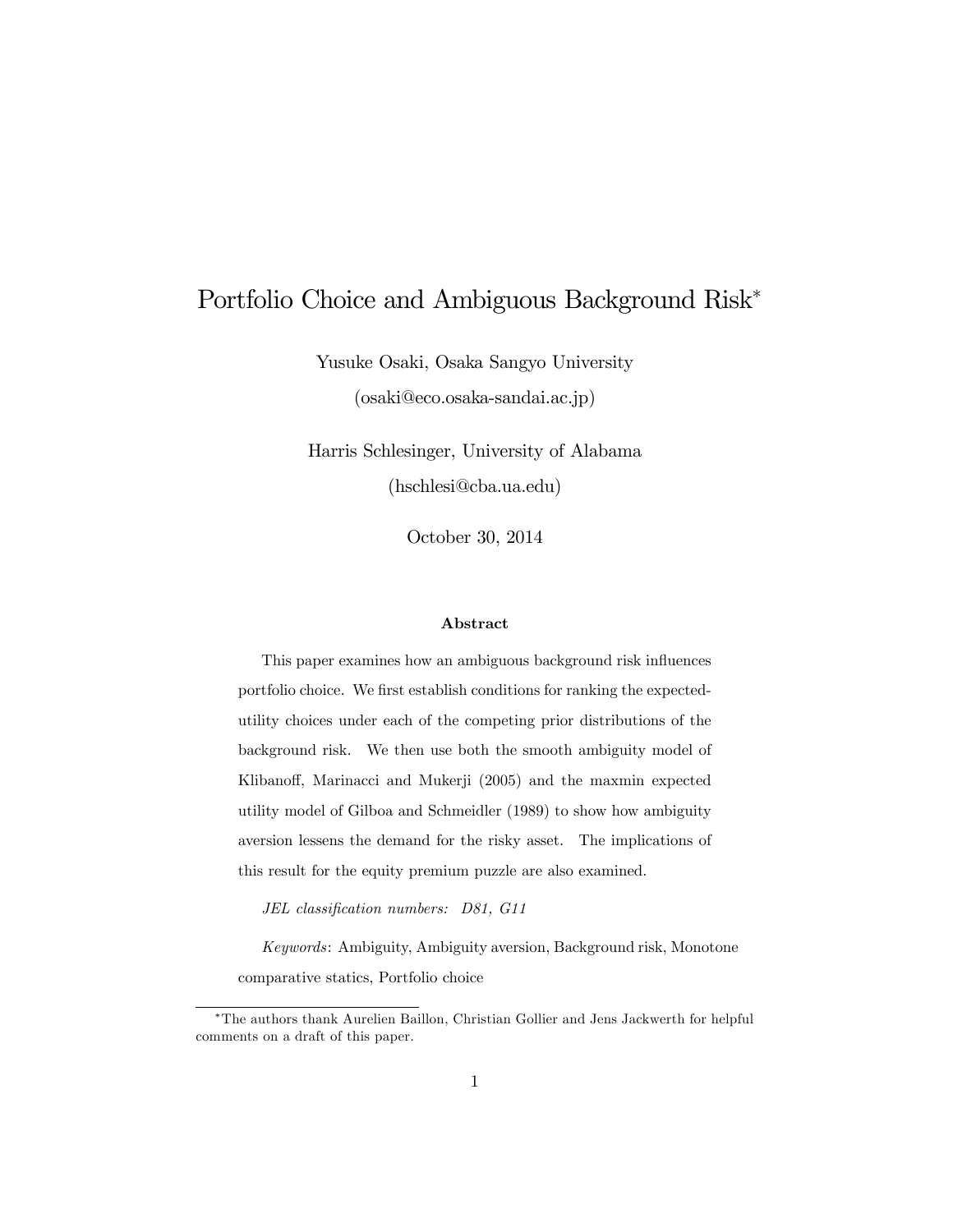#### 1 Introduction

Much attention has been paid to how economic and financial decisions are affected by exogenous "background risks" that cannot be traded by economic agents. This introduces a type of incompleteness into the market. Even in cases where the background risk is independent from endogenous risks, it can affect behavior towards the endogenous risk; see for example, Doherty and Schlesinger (1983) and Gollier and Pratt (1996). The latter authors look at restrictions on expected-utility preferences under which a non-positive mean, independent background risk causes a more cautious behavior on the part of the economic agent, such as investing less in risky assets or purchasing more insurance. In particular: when does such an independent background risk cause the agent to behave "as if" she was more risk averse? A related question was posed by Eeckhoudt, Gollier and Schlesinger (EGS, 1996), who ask: under what restrictions on expected-utility preferences will a deterioration in the background risk  $-$  by either first-order or second order stochastic dominance  $-\text{cause the agent to act "as if" she is more risk averse?}$ 

In this paper, we consider a model in which there are several potential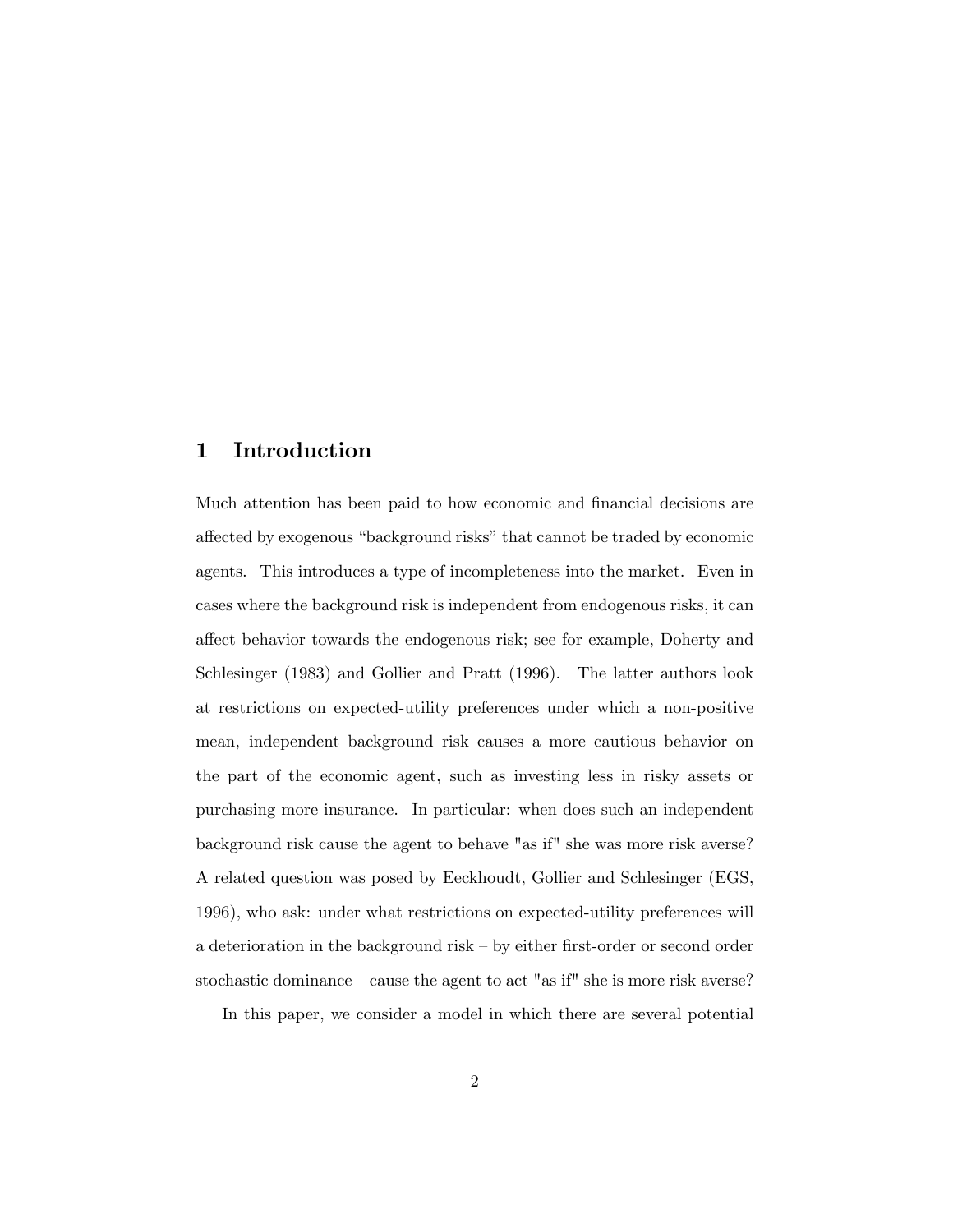distributions for the independent, exogenous background risk. The economic agent is assumed to form a subjective set of probabilities over the competing prior distributions of the background risk. In this sense, the background risk is assumed to be ambiguous. Using the smooth ambiguity aversion model of Klibanoff, Marinacci and Mukerji (KMM, 2005), we ask whether or not ambiguity aversion will cause the agent to behave in a more risk averse manner towards the (non-ambiguous) endogenous risk. We also show how the result applies in the case where preferences exhibit Gilboa and Schmeidler's (1989) maxmin expected utility.

For the case of concreteness, we examine the standard portfolio problem in which the investor must allocate her wealth between one risky and one riskless asset. However, the result is easily applied in other settings where "more risk-averse behavior" leads to known consequences, such as models of insurance purchasing. In our model, it is important to note that the distribution of returns on the risky asset is assumed to be non-ambiguous. Only the independent background risk is ambiguous. The investor has her own (subjective) belief about asset returns, but she is quite unsure about her own background risk. She has her own subjective beliefs about the likelihoods of potential distributions of background risk. The investor's final wealth thus consists of three components:  $(1)$  a safe asset,  $(2)$  a risky asset, and (3) an exogenous and ambiguous background risk.

We determine conditions under which the ambiguity-averse investor decides on less risky asset holdings when the background risk is ambiguous, as compared to the case of a non-ambiguous background risk. The smooth ambiguity model of KMM (2005) captures ambiguity attitude via a second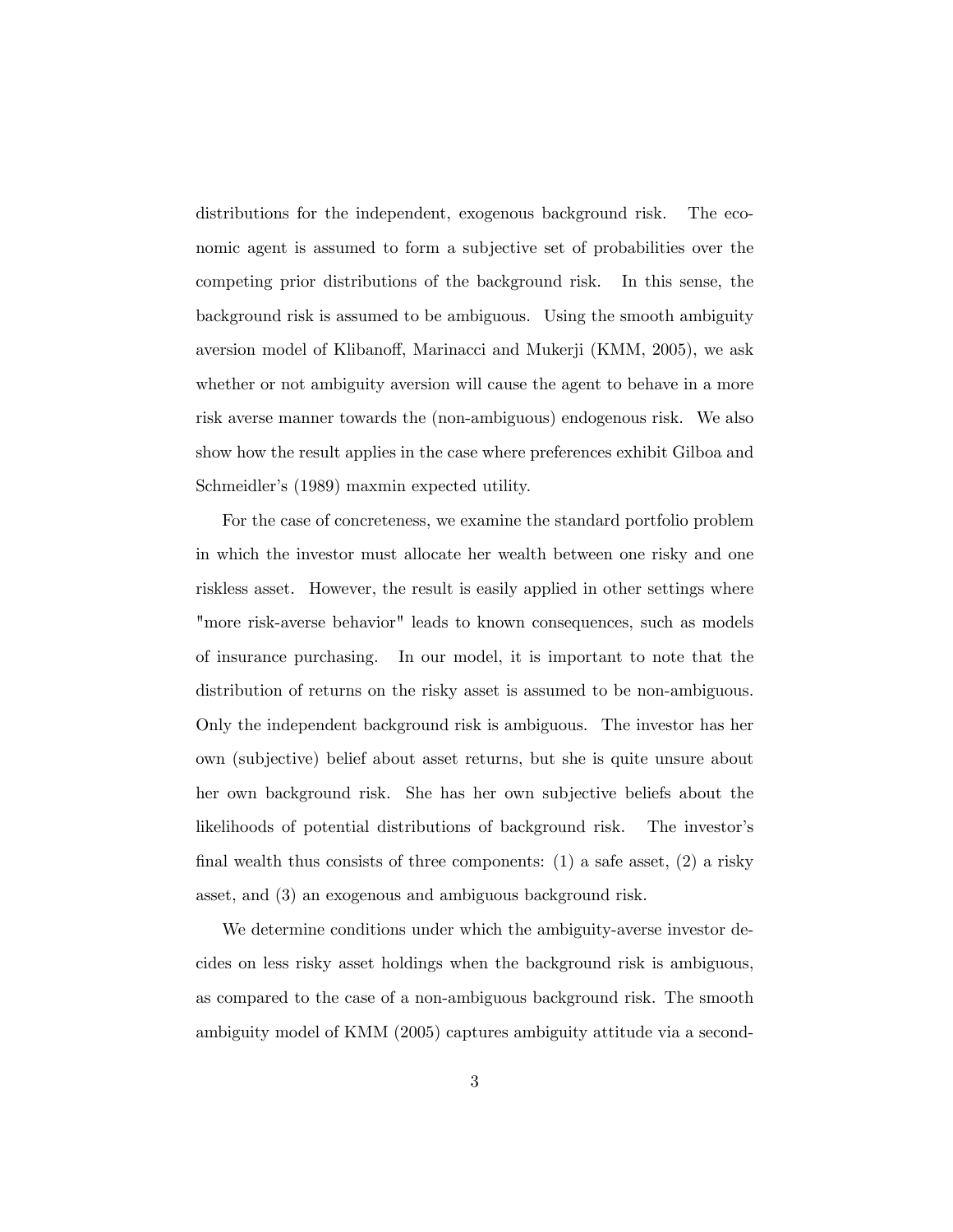order utility function over the competing values of expected utility associated with each prior distribution of background risk. We need to impose conditions on both the first-order and second-order utility to obtain definitive qualitative results. The condition required on the Örst-order utility is due to EGS (1996) and allows us to rank the investments made by an expectedutility maximizer under each of the competing prior distributions for the background risk. This allows us to apply a comparative static method introduced by Jewitt  $(1987)$  and Athey  $(2002)$  to isolate and analyze the effect of ambiguity aversion on portfolio choice.

Our model is complementary to the one by Gollier (2011), who examines a model without background risk, but with ambiguous asset returns. In our model, the asset returns are risky, but are not ambiguous. The model presented here is also similar in spirit to those by Baillon (2013) and Berger  $(2014)$ . These authors examine the effects of an ambiguous future-income risk on the demand for precautionary saving, in a world without risky asset returns.

The next section provides a setting for the general model. Section 3 extends the results of EGS (1996) to conditions under which ranking of the competing distributions of the background risk via  $N^{th}$  order stochastic dominance allows us also to rank the levels invested in the risky asset. Section 4 presents our main result, showing that ambiguity aversion leads to a decreased investment in the risky asset, when the background risk is ambiguous. The following section shows the implication of our results for the equity premium puzzle, before providing some concluding remarks.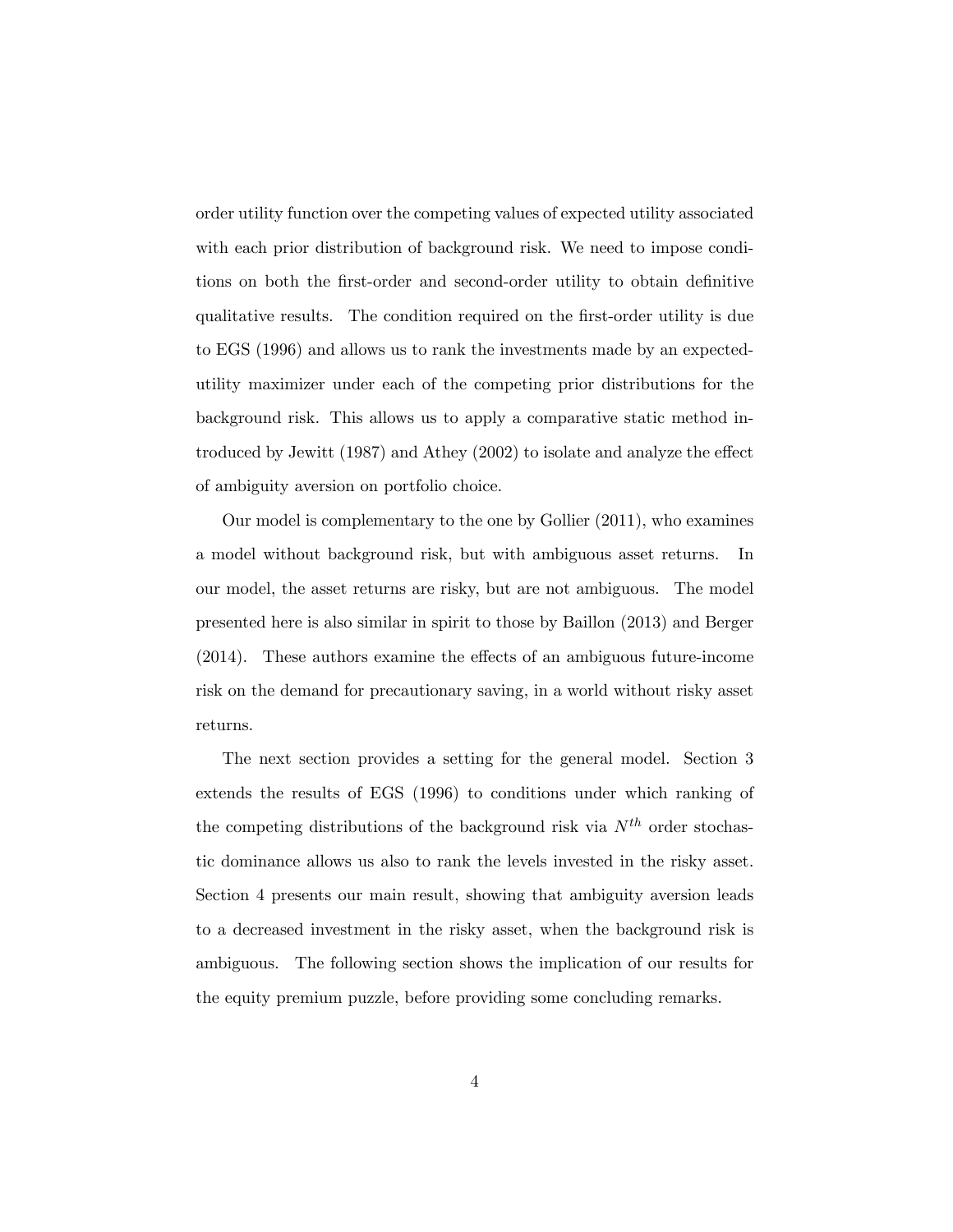### 2 The Model

Consider the standard portfolio problem in which a risk-averse investor chooses between two assets: one is a safe asset and the other is a risky asset. The safe asset has a net return of  $r_f$ , which we normalize to zero. The risky asset has the random net return  $\tilde{x}$  with distribution function F defined over the bounded support  $[-1, \overline{x}]$ . The expected return  $E\tilde{x}$  is assumed to be strictly positive, which guarantees that the optimal holding of the risky asset is also strictly positive under expected utility. The investor is endowed with the certain initial wealth  $w > 0$ .

If we introduce an additive, statistically independent background risk into the model, the optimal investment in the risky asset will likely change. Let  $\tilde{\epsilon}$  denote this background risk with distribution function G defined over the bounded support  $[a, b]$ . We assume that this background risk is disliked, with a non-positive mean,  $E[\tilde{\epsilon}] \leq 0$ . The investor maximizes her expected utility. The utility function  $u$  is assumed to be increasing and concave. We also assume that  $u^k \equiv d^k u/dw^k$  exists and is continuous for k as needed. The optimal amount invested in the risky asset is given by  $<sup>1</sup>$ </sup>

$$
\alpha_0 \equiv \arg \max_{\alpha} E \left[ u \left( w + \alpha \tilde{x} + \tilde{\epsilon} \right) \right]. \tag{1}
$$

Conditions on preferences under which the presence of such a background risk will cause a decrease in  $\alpha$ , a property known as "risk vulnerability," are examined in detail by Gollier and Pratt (1996). It is straightforward to

<sup>&</sup>lt;sup>1</sup>The second–order condition is satisfied by risk aversion, which also guarantees that expected utility is concave in  $\alpha$ . Thus, the optimal portfolio is unique.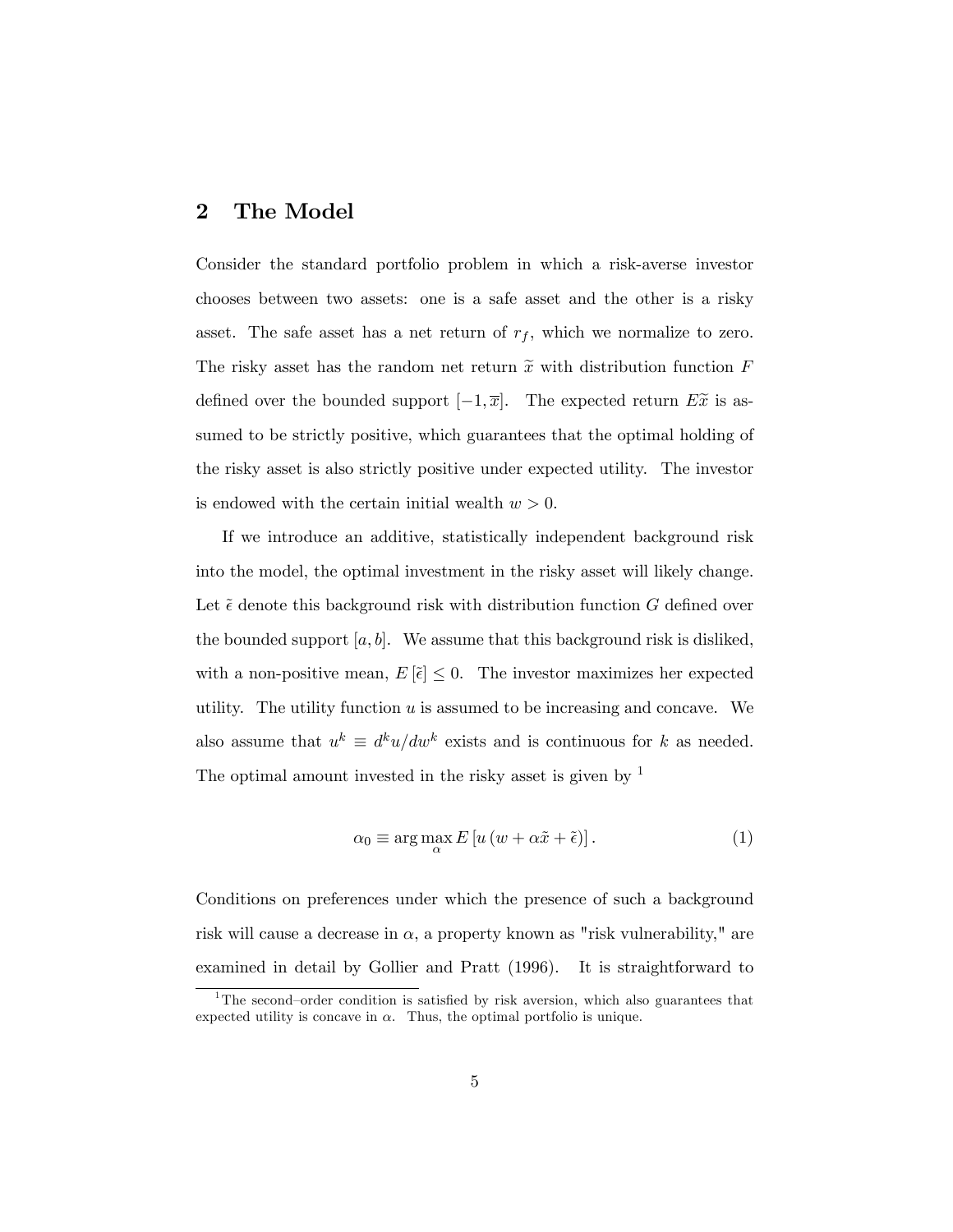show that  $\alpha_0 > 0$  when  $E\tilde{x} > 0$ .

Our main objective in this paper is to consider what happens when the background risk  $\tilde{\epsilon}$  is ambiguous. To this end, we suppose that there are  $n \geq$ 2 possible distributions  $\{G_1, G_2, \ldots, G_n\}$  for background risk  $\tilde{\epsilon}$ . We denote  $\tilde{\epsilon}_{\theta}$  as the background risk if distribution function  $G_{\theta}$  is the true distribution function. The investor has subjective probability  $q_{\theta}$  for the likelihood of  $\tilde{\epsilon}_{\theta}$ being the true background risk. The distribution  $G$  is assumed to be equal to  $G = \sum_{\theta} q_{\theta} G_{\theta}$ . In other words, probability beliefs for  $\tilde{\epsilon}$  are the subjectively weighted distribution of the priors.

Given each background risk  $\tilde{\epsilon}_{\theta}$ , the investor computes that her expected utility is  $E[u(w + \alpha \tilde{x} + \tilde{\epsilon}_{\theta})]$ . In this analysis, it is assumed that the investor follows the smooth ambiguity model introduced by KMM (2005). By introducing the second-order utility  $\phi$  over the (first-order) utility for wealth, the investor's utility becomes

$$
\sum_{\theta=1}^{n} q_{\theta} \phi \left( E \left[ u \left( w + \alpha \tilde{x} + \tilde{\epsilon}_{\theta} \right) \right] \right). \tag{2}
$$

 $\phi$  is assumed to be increasing and twice differentiable.

The function  $\phi$  captures the investor's attitudes toward ambiguity. A linear  $\phi$  degenerates back to expected-utility preferences. In this case, the ambiguity has no influence on portfolio decisions and the optimal investment in the risky asset is identical to that without ambiguity,  $\alpha_0$ . A concave  $\phi$ connotes that the investor is ambiguity averse. Such an investor is made worse off by the fact that the background risk is ambiguous; but such ambiguity does not necessarily lead to a reduced investment in the risky asset.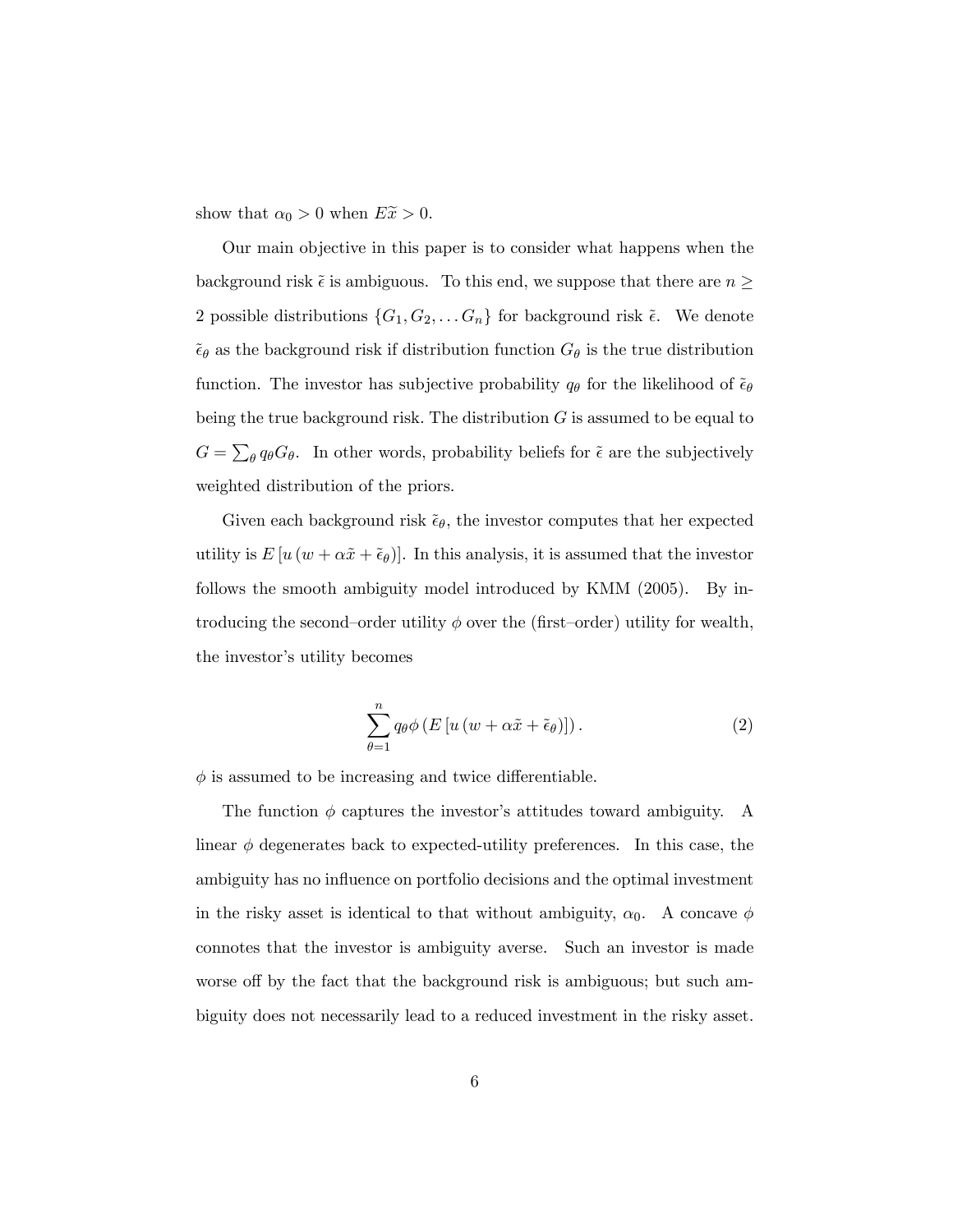The investor chooses her optimal portfolio to maximize total utility given as (2). The first–order condition is<sup>2</sup>

$$
\sum_{\theta=1}^{n} q_{\theta} \phi' (E \left[ u \left( w + \alpha^* \tilde{x} + \tilde{\epsilon}_{\theta} \right) \right]) E \left[ \tilde{x} u' \left( w + \alpha^* \tilde{x} + \tilde{\epsilon}_{\theta} \right) \right] = 0 \tag{3}
$$

The purpose of this paper is to determine how ambiguity aversion affects the optimal portfolio choice. In particular, we wish to know whether ambiguity aversion leads the individual to behave more cautiously and invest less in the risky asset,  $\alpha^* \leq \alpha_0$ . Due to the concavity of the objective function in  $\alpha$  (since both u and  $\phi$  are concave), this condition will hold whenever

$$
\sum_{\theta=1}^{n} q_{\theta} \phi' \left( E \left[ u \left( w + \alpha_0 \tilde{x} + \tilde{\epsilon}_{\theta} \right) \right] \right) E \left[ \tilde{x} u' \left( w + \alpha_0 \tilde{x} + \tilde{\epsilon}_{\theta} \right) \right] \leq 0 \tag{4}
$$

### 3 Preliminary Results

To obtain concrete results, we consider the situation in which the prior distributions of the background risk can be ranked via the  $N^{th}$  order stochastic dominance (NSD). In particular, we assume that  $\tilde{\epsilon}_j$  dominates  $\tilde{\epsilon}_i$ in the sense of NSD for all  $i, j$  with  $i < j$ . Before considering the main question of how ambiguity affects the optimal portfolio, we first require the following result that allows us compare the optimal choices that would be made using expected utility, if the true distribution of the background risk  $(G_{\theta})$  was known. This result is adapted from EGS (1996).

The derived utility function, introduced by Kihlstrom et al. (1981) and

<sup>&</sup>lt;sup>2</sup>The second-order condition is trivially satisfied when both u and  $\phi$  are concave, with one of them strictly concave.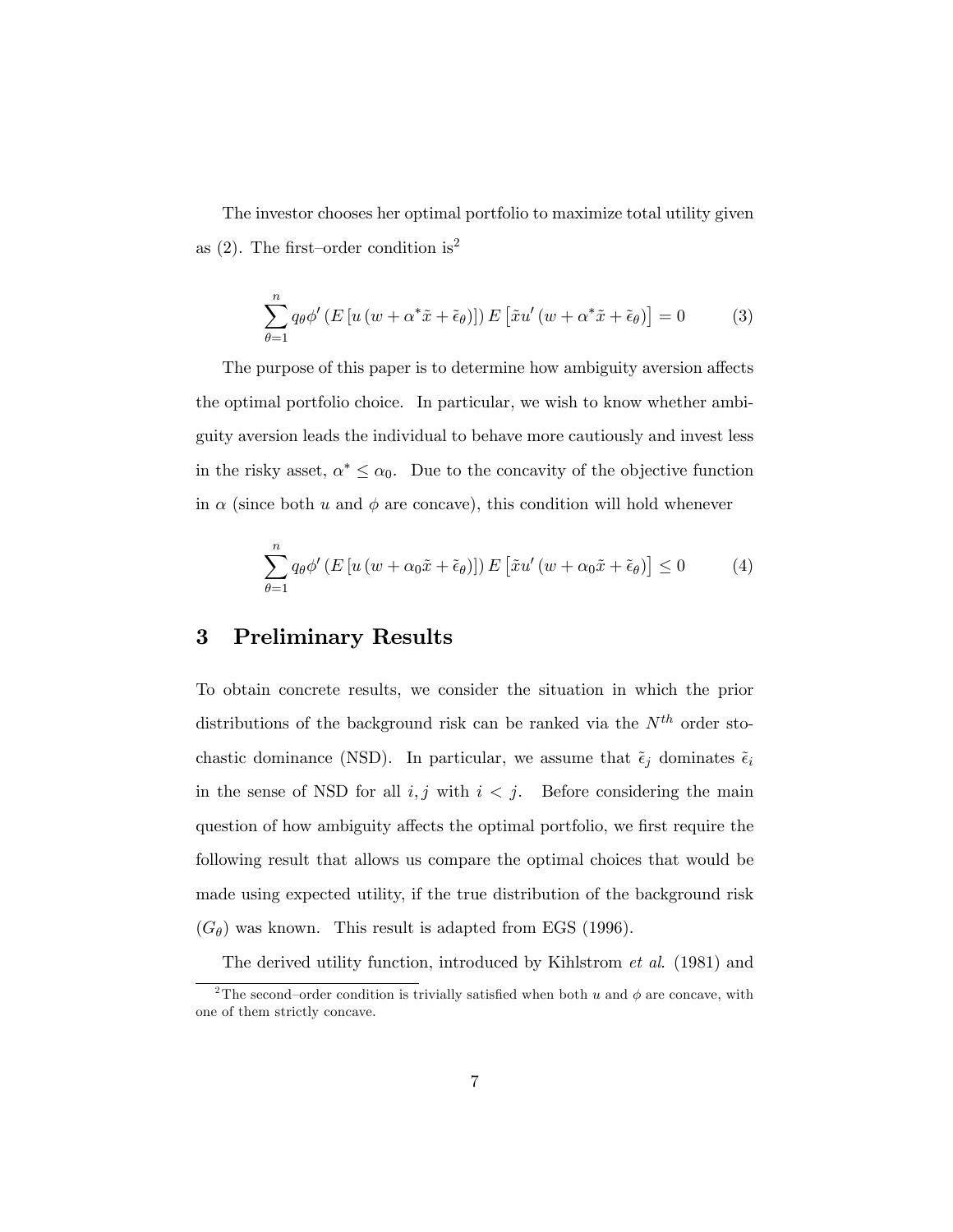Nachman  $(1982)$ , is defined as

$$
v_{\theta}(w) \equiv E\left[u\left(w + \tilde{\epsilon}_{\theta}\right)\right].\tag{5}
$$

We let  $A(w)$  and  $P(w)$  denote the measures of (absolute) risk aversion in the sense of Pratt (1964) and absolute prudence in the sense of Kimball (1990) respectively. That is,  $A_u(w) \equiv -u''(w)/u'(w)$  and  $P_u(w) \equiv$  $-u'''(w)/u''(w).$ 

Theorem 1 (Eeckhoudt, Gollier and Schlesinger, 1996 - extension): Let  $\tilde{\epsilon}_j$  dominate  $\tilde{\epsilon}_i$  in the sense of  $N^{th}$  order stochastic dominance. Then  $A_{v_i}(w) \equiv -v_i''(w) / v_i'(w) \ge -v_j''(w) / v_j'(w) \equiv A_{v_j}(w)$   $\forall w$  if and only if there exists a positive scalar  $\lambda_k$  such that

$$
-\frac{u^{k+2}(w+\epsilon)}{u^{k+1}(w+\epsilon)} \ge \lambda_k \ge A_u(w+\epsilon')
$$
 (6)

for all  $\epsilon, \epsilon' \in [a, b]$  and for all  $k = 1, 2, \ldots, N$ .

A formal proof for the above appears in EGS (1996) for  $N = 1$  and  $N = 2$ . But a careful examination of their appendix proof shows that it holds for any arbitrary N with very straightforward extensions. In the case where  $N = 1$ , the necessary and sufficient condition in the Theorem reduces to  $P_u(w+\epsilon) \geq \lambda_1 \geq A_u(w+\epsilon')$ , which is the condition for decreasing risk aversion in the sense of Ross (1981). If  $N = 2$ , we need to add the condition that  $-\frac{u^4(w+\epsilon)}{u^3(w+\epsilon)} \geq \lambda_2 \geq A_u(w+\epsilon')$ . This condition guarantees that any mean-preserving increase in the background risk in the sense of Rothschild and Stiglitz (1970) will cause the derived utility function to become more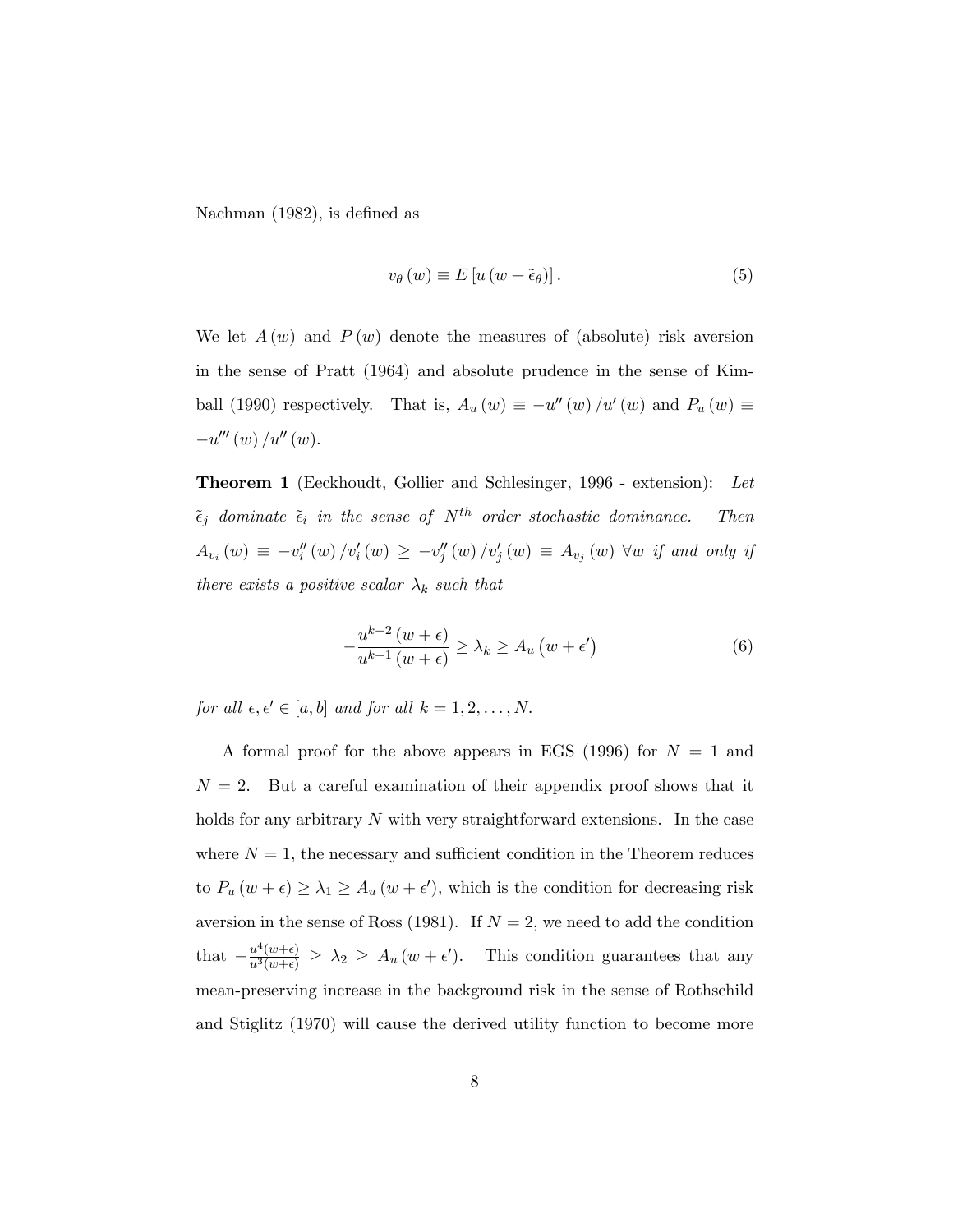risk averse.<sup>3</sup>

From the above Theorem, it is straightforward to order the amounts invested in the risky asset under alternative distributions for  $\tilde{\epsilon}_{\theta}$ . Let  $\alpha_{\theta}$ denote the optimal investment in the risky asset for an expected utility maximizer facing the (unambiguous) background risk  $\tilde{\epsilon}_{\theta}$  for  $\theta = 1, 2, ..., N$ . In particular, we obtain the following result.

**Corollary 1:** Assume that background risk  $\tilde{\epsilon}_j$  dominates  $\tilde{\epsilon}_i$  in the sense of the NSD for all  $i < j$ ,  $i = 1, 2, ..., n - 1$ , and that the investor faces one of these background risks. Further assume that condition (6) holds. Then the optimal investments in the risky asset satisfy  $\alpha_1 \leq \alpha_2 \leq ... \leq \alpha_n$ .

#### 4 Ambiguous Background Risk

We now turn to the case where the background risk is ambiguous. We maintain the assumption that  $\tilde{\epsilon}_j$  dominates  $\tilde{\epsilon}_i$  in the sense of the NSD for all *i*, *j* with  $i < j$ . Since the distribution of  $\tilde{\epsilon}$  was defined as  $G = \sum_{\theta} q_{\theta} G_{\theta}$ , it follows trivially that  $\tilde{\epsilon}$  dominates  $\tilde{\epsilon}_1$  in the sense of NSD, and that  $\tilde{\epsilon}_n$ dominates  $\tilde{\epsilon}$  in the sense of NSD. Assuming that (6) holds, it follows from Corollary 1 that  $\alpha_1 \leq \alpha_0 \leq \alpha_n$ . That is, the expected utility maximizer facing the background risk  $\tilde{\epsilon}$  would choose a level of investment in the risky

<sup>&</sup>lt;sup>3</sup>We note here that satisfying condition  $(6)$  is not trivial. Eeckhoudt et al.  $(1996)$ provide a few examples on a limited wealth domain. The condition  $P_u(w + \epsilon) \geq \lambda_1 \geq$  $A_u(w+\epsilon')$  together with  $-\frac{u^4(w+\epsilon)}{u^3(w+\epsilon)} \geq \lambda_2 \geq A_u(w+\epsilon')$  is weaker that assuming both decreasing Ross risk aversion and decreasing Ross prudence,  $-\frac{u^4(w+\epsilon)}{u^3(w+\epsilon)} \geq \lambda_2 \geq P_u(w+\epsilon')$ . Indeed, as shown by Eeckhoudt et al. (1996), decreasing prudence in the sense of Kimball (1990) together with decreasing Ross risk aversion is sufficient when  $N = 2$ . Denuit et al. (2013) show that any utility function satisfying these conditions on an unrestricted domain must belong to the "Linex" class as introduced by Bell (1988).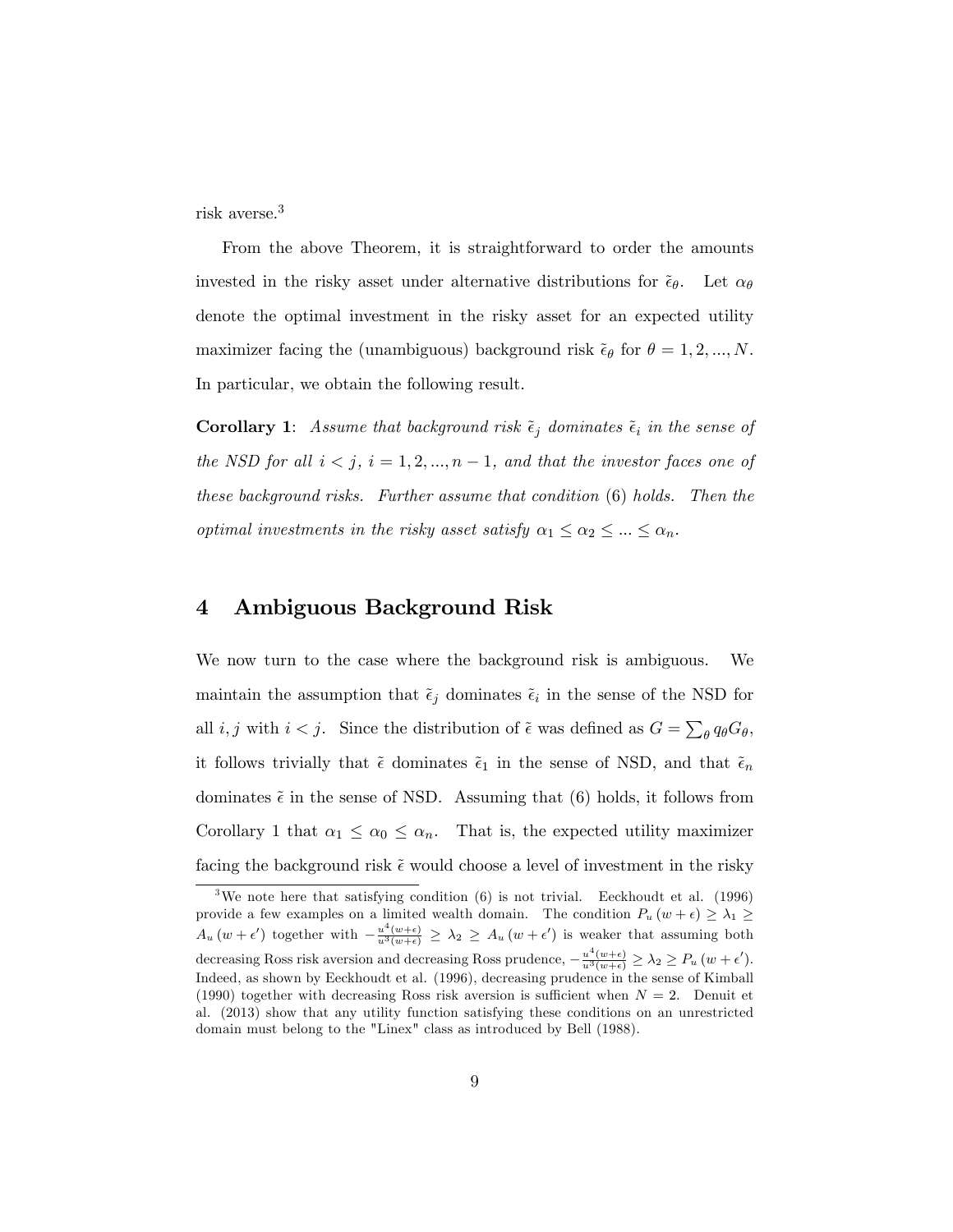asset  $\alpha_0$  that falls somewhere between those chosen under the worst prior distribution  $\tilde{\epsilon}_1$  and the best prior distribution  $\tilde{\epsilon}_n$ .

It thus follows that there exists some j,  $2 \leq j \leq n - 1$ , such that  $\alpha_1 \leq \ldots \leq \alpha_j \leq \alpha_0 \leq \alpha_{j+1} \leq \ldots \leq \alpha_n$ . Let  $\theta_0$  be any real number between j and  $j + 1$ . Define the function  $h(\theta) \equiv E [\tilde{x}u'(w + \alpha_0 \tilde{x} + \tilde{\epsilon}_{\theta})]$ .<sup>4</sup>

From Corollary 1 and from the observation above, it follows that  $h(\theta)$ is negative for all  $\theta$  with  $\alpha_{\theta} < \alpha_0$ , and that  $h(\theta)$  is positive for all  $\theta$  with  $\alpha_{\theta} > \alpha_{0}$ . In other words,  $h(\theta)$  satisfies the *single crossing property from* below; i.e.

$$
(\theta - \theta_0)h(\theta) \ge 0, \quad \forall \theta = 1, 2, ..., n. \tag{7}
$$

Before proceeding, we require the following Lemma, which follows from a comparative static technique introduced by Jewitt (1987) and Athey (2002) in the economic literature on uncertainty, as summarized in Gollier (2001, Proposition 16). A function  $\psi(\theta, \delta)$  is defined to be *log-supermodular* if  $\psi\left(\theta_{H},\delta_{L}\right)\psi\left(\theta_{L},\delta_{H}\right)\,\leq\,\psi\left(\theta_{L},\delta_{L}\right)\psi\left(\theta_{H},\delta_{H}\right)\,\,\text{for every}\,\,\theta_{L}\,<\,\theta_{H}\,\,\text{and}\,\,\delta_{L}\,<\,$  $\delta_H$ .

**Lemma 1:** Let h satisfy the single crossing property from below, *i.e.*  $(7)$ . Then

$$
E\left[h\left(\tilde{\theta}\right)\psi\left(\tilde{\theta},\delta_H\right)\right] = 0 \Rightarrow E\left[h\left(\tilde{\theta}\right)\psi\left(\tilde{\theta},\delta_L\right)\right] \le 0, \ \forall \delta_L \ge \delta_H \tag{8}
$$

if and only if  $\psi$  is log-supermodular. Moreover, if h does not satisfy (7),

<sup>&</sup>lt;sup>4</sup>Since  $\alpha_0$  is optimal when the background risk is  $\tilde{\epsilon}$  under expected utility, note that  $E\left[\tilde{x}u'\left(w+\alpha_0\tilde{x}+\tilde{\epsilon}\right)\right]=0$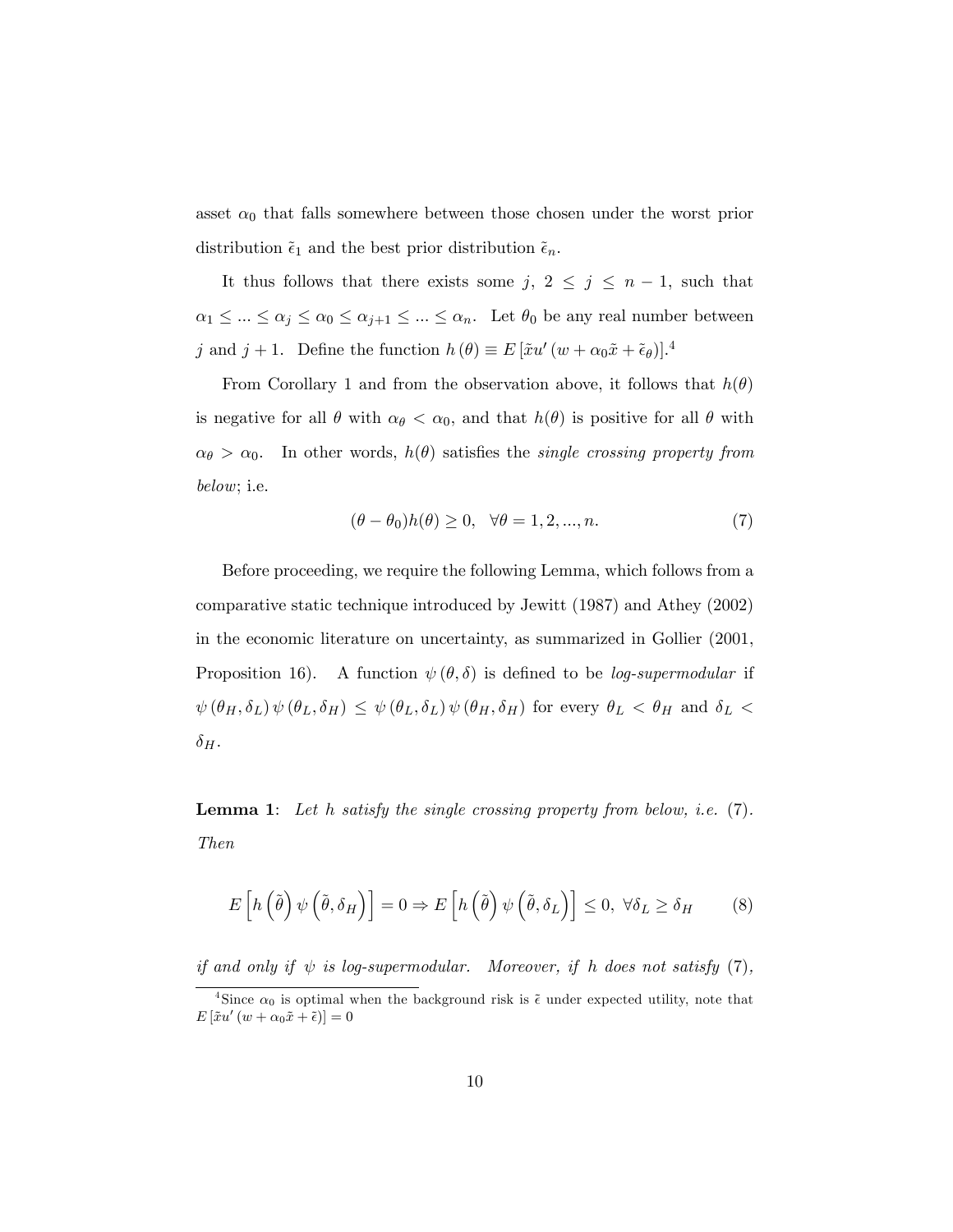Note that with ambiguous background risk, the ambiguity-neutral investor would choose the same optimal investment in the risky asset as the expected utility maximizer,  $\alpha_0$ . We are now able to prove our main result, that the ambiguity averse investor would choose a lower optimal investment in the risky asset,  $\alpha^* < \alpha_0$ .

**Theorem 2:** Consider an investor who faces the ambiguous background risk  $\tilde{\epsilon}_{\theta}$ ,  $\theta = 1, ..., n$ . Let  $\tilde{\epsilon}_{j}$  dominate  $\tilde{\epsilon}_{i}$  in the sense of  $N^{th}$  order stochastic dominance for all  $i < j$  and assume that first-order utility satisfies condition (6). An ambiguity averse investor (with  $\phi'' < 0$ ) will invest less in the risky asset than an ambiguity-neutral investor with identical first-order utility u and identical subjective probability beliefs  $q_{\theta}$ .

**Proof**: Since the function  $h(\theta) = E[\tilde{x}u'(w + \alpha_0 \tilde{x} + \tilde{\epsilon}_{\theta})]$  satisfies the single crossing property (7), we can adapt standard expected utility arguments (see, for example, Gollier 2001, Lemma 2) to apply to second-order utility. In particular, let  $\phi(u, i)$  denote  $\phi_i(u)$  for  $i = 1, 2$  Then  $\phi'(u, i) \equiv$  $\partial \phi(u, i) / \partial u$  is log-supermodular if and only if  $\phi_1$  is more ambiguity averse than  $\phi_2$ . If we assume that  $\phi_2$  is ambiguity neutral, then  $\phi'(\cdot, i)$  is logsupermodular if and only if  $\phi_1$  is ambiguity averse.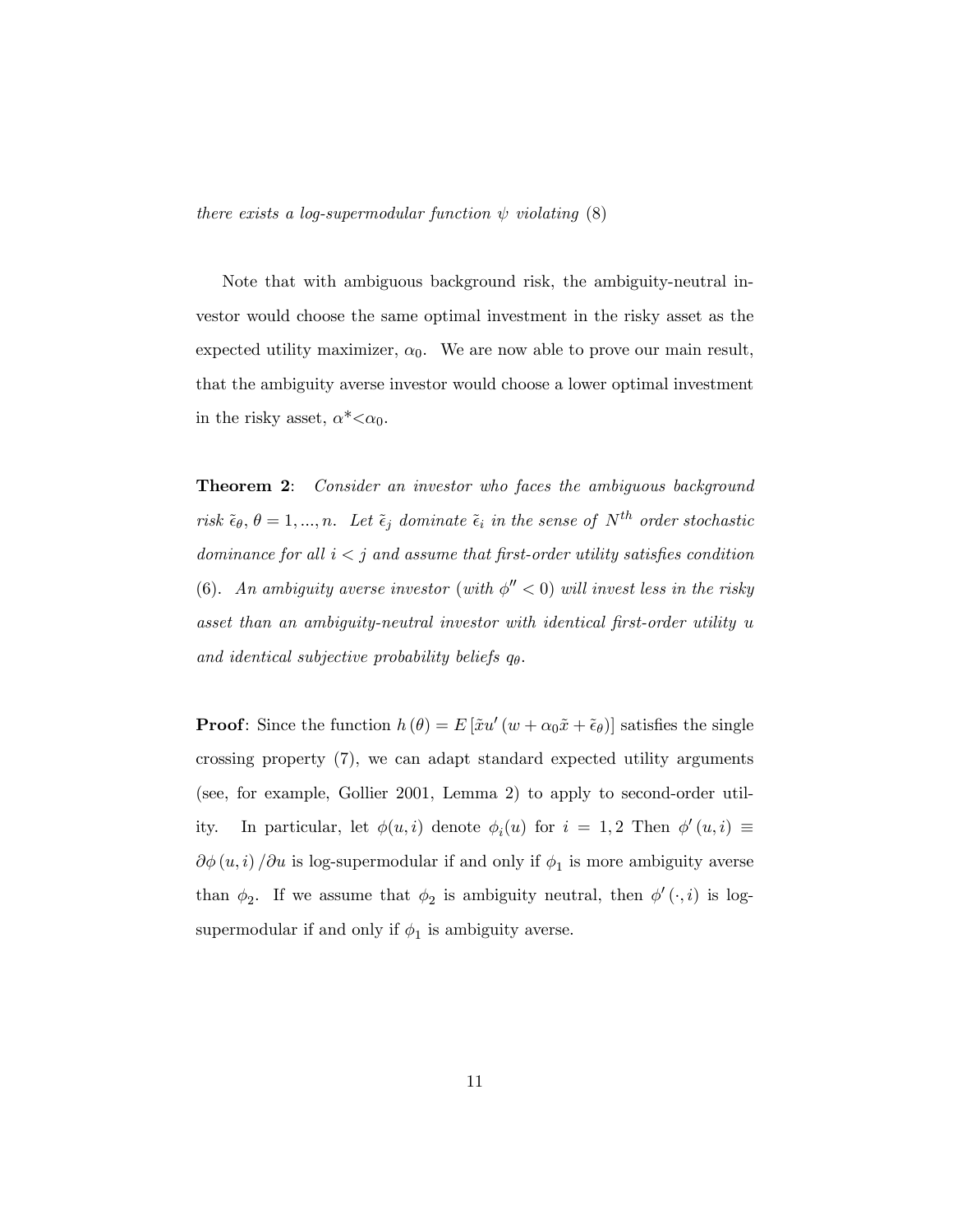By Lemma 1,  $\phi_1$  is ambiguity averse if and only if

$$
\sum_{\theta=1}^{n} q_{\theta} h(\theta) = 0
$$
  
\n
$$
\Rightarrow \sum_{\theta=1}^{n} q_{\theta} \phi_{1}' \left( E \left[ u \left( w + \alpha_{0} \tilde{x} + \tilde{\epsilon}_{\theta} \right) \right] \right) h(\theta) \le 0
$$
\n(9)

The equality in (9) above is due to the fact that the optimal portfolio under the ambiguity-neutral  $\phi_2$  is equal to  $\alpha_0$ . This inequality, which can be rewritten as  $\sum_{\theta=1}^{n} q_{\theta} \phi'_{1} (E [u (w + \alpha_0 \tilde{x} + \tilde{\epsilon}_{\theta})]) E [\tilde{x} u' (w + \alpha_0 \tilde{x} + \tilde{\epsilon}_{\theta})] \leq 0,$ shows that the ambiguous background risk decreases the optimal level of the risky asset; i.e.  $\alpha^* \leq \alpha_0$ .

Applying the second part of Lemma 1, we see that ambiguity aversion alone does not guarantee that ambiguous background risk decreases the optimal portfolio of risk asset if there are no restrictions on the possible distributions and on the first-order utility. In such cases,  $h(\theta)$  may violate the single crossing condition.

It also is interesting to note from Corollary 1, that Theorem 2 will also hold for the max-min expected utility model of Gilboa and Schmeidler (1989) as a limiting case.<sup>5</sup> Assuming that first order utility satisfies  $(6)$ , an investor with these preference will make the investment choice of  $\alpha_1$ , which is less than the expected utility level of investment in the risky asset  $\alpha_0$ . We state this formally as Corollary 2.

Corollary 2: Consider an investor who faces the ambiguous background risk  $\tilde{\epsilon}_{\theta}, \theta = 1, ..., n$ . Let  $\tilde{\epsilon}_j$  dominate  $\tilde{\epsilon}_i$  in the sense of  $N^{th}$  order stochastic

<sup>5</sup> See Proposition 3 in KMM (2005).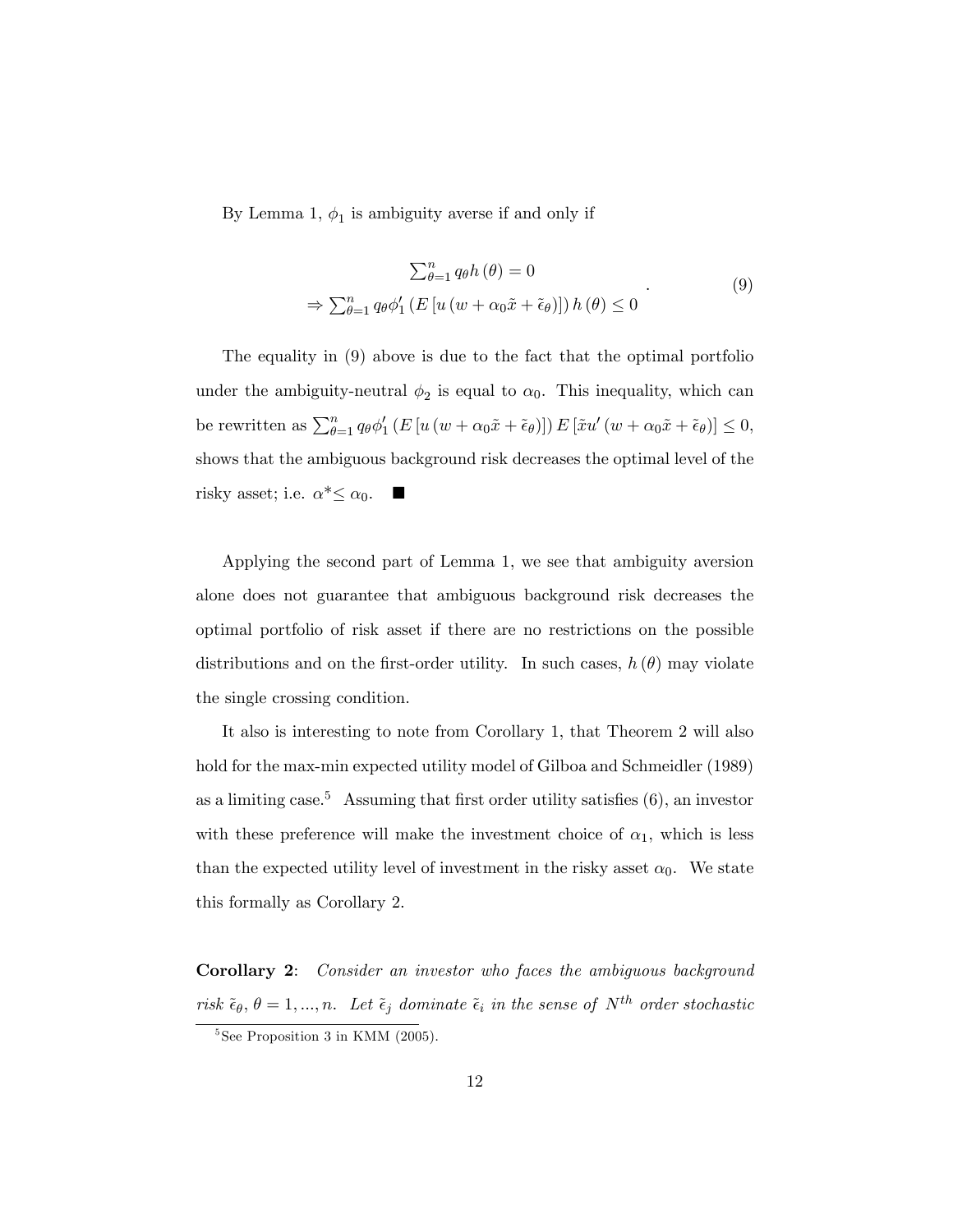dominance for all  $i < j$  and assume that first-order utility satisfies condition (6). An investor with Gilboa and Schmiedler (1989) maxmin ambiguity preferences will invest less in the risky asset than an ambiguity-neutral investor with identical first-order utility u and identical subjective probability beliefs  $q_{\theta}$ .

Although the condition  $(6)$  might be hard to verify, it is less difficult for low values of N. For example, it follows from Theorem 2 that if the  $\tilde{\epsilon}_{\theta}$  can be ranked via first-order stochastic dominance (FSD) and first-order utility satisÖes decreasing absolute risk aversion in the strong sense of Ross (1981), then ambiguity aversion lowers the investment in the risky asset. If the distributions for the  $\tilde{\epsilon}_{\theta}$  are continuous and also satisfy the monotone likelihood ratio property (MLRP), which is a stronger condition than FSD, then simple decreasing absolute risk aversion (DARA) in the sense of Arrow (1971) and Pratt (1964) can replace the condition (6). We show this formally in Corollary 3.

**Corollary 3:** Assume that background risk  $\tilde{\epsilon}_j$  dominates  $\tilde{\epsilon}_i$  in the sense of the MLRP for all  $i < j$ ,  $i = 1, 2, ..., n - 1$ . Further assume that the  $first-order$  utility exhibits decreasing absolute risk aversion  $(DARA)$ . Then, ceteris paribus, the optimal investment in the risky asset will be lower under ambiguity aversion than under ambiguity neutrality.

**Proof:** Let  $g_{\theta}$  denote the density function for  $G_{\theta}$ . Define  $\hat{g}_{\theta}(\epsilon) \equiv$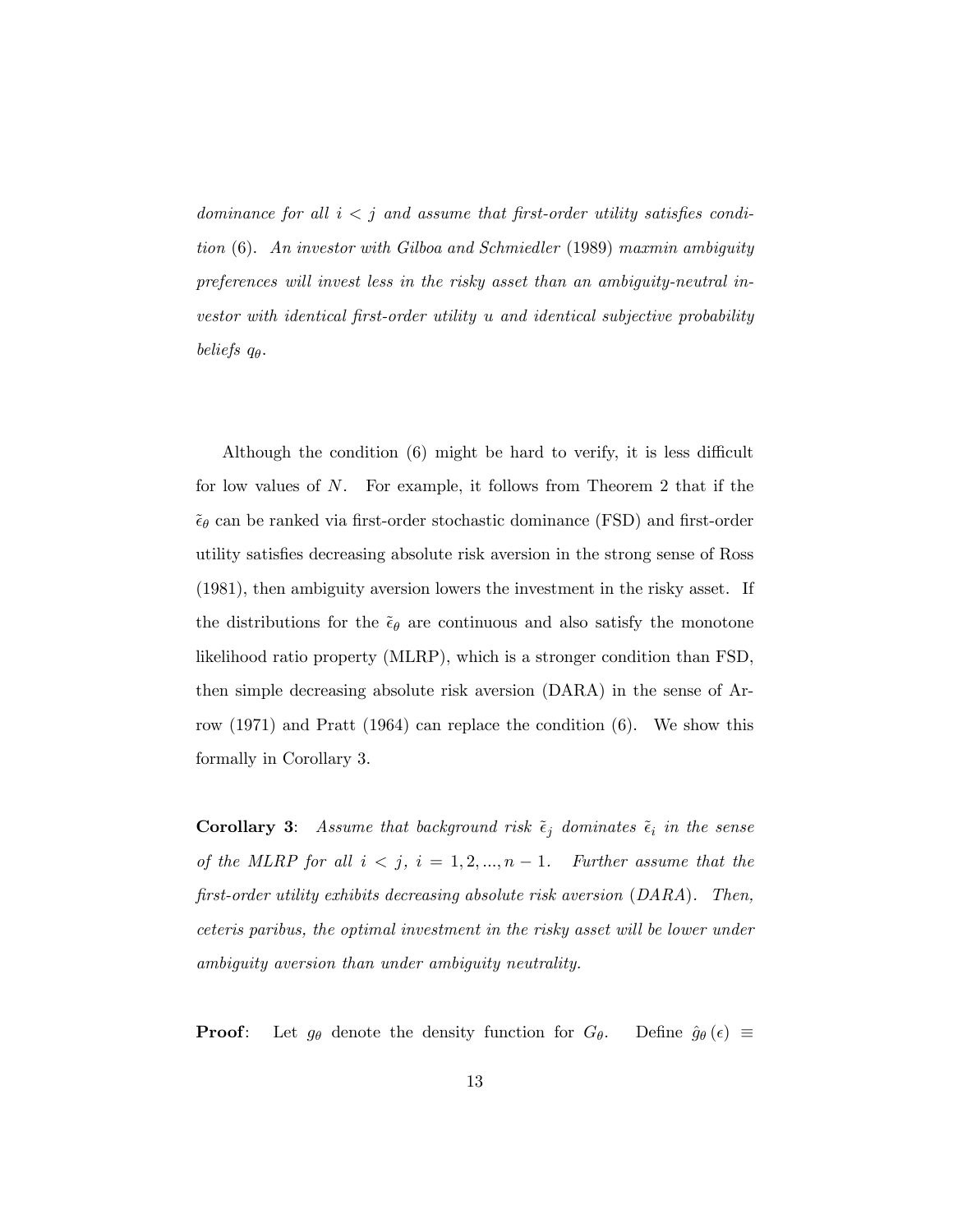$g_{\theta}(\epsilon)$  [u' (w +  $\epsilon$ ) / Eu' (w +  $\tilde{\epsilon}_{\theta}$ )]. Since  $\hat{g}_{\theta}$  is positive and  $\hat{G}_{\theta}(b) = 1$ ,  $\hat{G}_{\theta}$ can be viewed as distribution function. Using  $\hat{G}_{\theta}$ , it is straightforward to show that the degree of absolute risk aversion for the derived utility function (5) can be written as

$$
A_v(w) = \int_a^b A_u(w + \epsilon) d\hat{G}_{\theta}.
$$
 (10)

By the construction of  $\hat{G}_{\theta}$ ,  $\hat{G}_{j}$  dominates  $\hat{G}_{i}$  in the sense of the MLRP if and only if  $G_j$  dominates  $G_i$  in the sense of the MLRP, which is a stronger condition than FSD. If  $A_u(x + \epsilon)$  is a decreasing function, then

$$
A_{v_i}(w) = \int_a^b A_u(w + \epsilon) d\hat{G}_i \ge \int_a^b A_u(w + \epsilon) d\hat{G}_j = A_{v_i}(w).
$$
 (11)

It follows from (11) that we can rank the optimal investment choices for each  $\tilde{\epsilon}_{\theta}$  as:  $\alpha_1 \leq \alpha_2 \leq ... \leq \alpha_n$ .

The rest of the proof mimics that of Theorem 2 and is omitted.  $\blacksquare$ 

## 5 Equity premium puzzle

We consider here the implication of our result for the equity premium puzzle, initially posed by Mehra and Prescott (1985). The above analysis of the portfolio choice can also be applied to that of Lucas' (1978) model of asset pricing. The Lucas model with a background risk was examined in an expected-utilty framework by Gollier and Schlesinger (2002). We can easily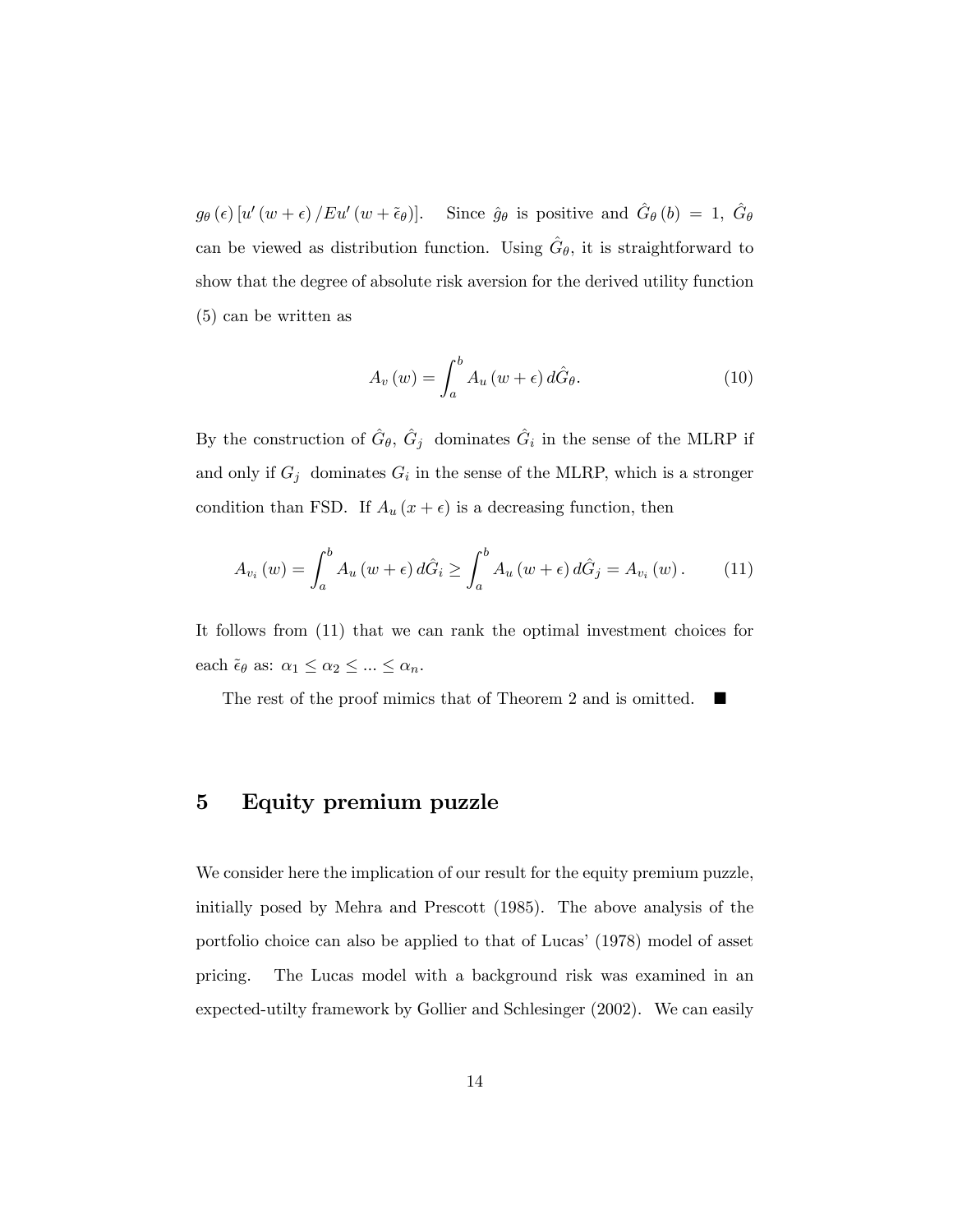extend their model to include ambiguity aversion, as modeled above.

A representative agent (investor) is assumed to be endowed with one unit of the risky asset. The price is of the risky asset is denoted  $P$  and any additional demand for the risky asset is denoted by  $\beta$ . Given this setting, the ambiguity-averse representative agent maximizes her total utility:

$$
\max_{\beta} \sum_{\theta=1}^{n} q_{\theta} \phi \left( E \left[ u \left( \tilde{y}_{\theta} \right) \right] \right), \text{ where } \tilde{y}_{\theta} = w + \tilde{x} + \tilde{\epsilon}_{\theta} + \beta \left( \tilde{x} - P \right). \tag{12}
$$

In equilibrium, we must have  $\beta = 0$ , so that the first-order condition satisfies

$$
\sum_{\theta=1}^{n} q_{\theta} \phi' \left( E \left[ u \left( w + \tilde{x} + \tilde{\epsilon}_{\theta} \right) \right] \right) E \left[ \left( \tilde{x} - P^* \right) u \left( w + \tilde{x} + \tilde{\epsilon}_{\theta} \right) \right] = 0. \tag{13}
$$

In  $(13)$  above,  $P^*$  denotes the equilibrium market price for the risk asset in this economy, where the investor faces an ambiguous background risk.

Let  $P_0$  denote the equilibrium asset price in an economy with an ambiguous background risk, but with ambiguity neutrality for the representative agent. Note that  $P_0$  is also the equilibrium asset price in an economy in which the background risk is unambiguous.

We now pose the question of whether or not ambiguity aversion will decrease the equilibrium asset price. This effect is equivalent to increasing the equity premium. Analogous to Gollier and Schlesinger (2002), we examine first-order derivatives when in equilibrium, with  $\beta = 0$ . In particular, we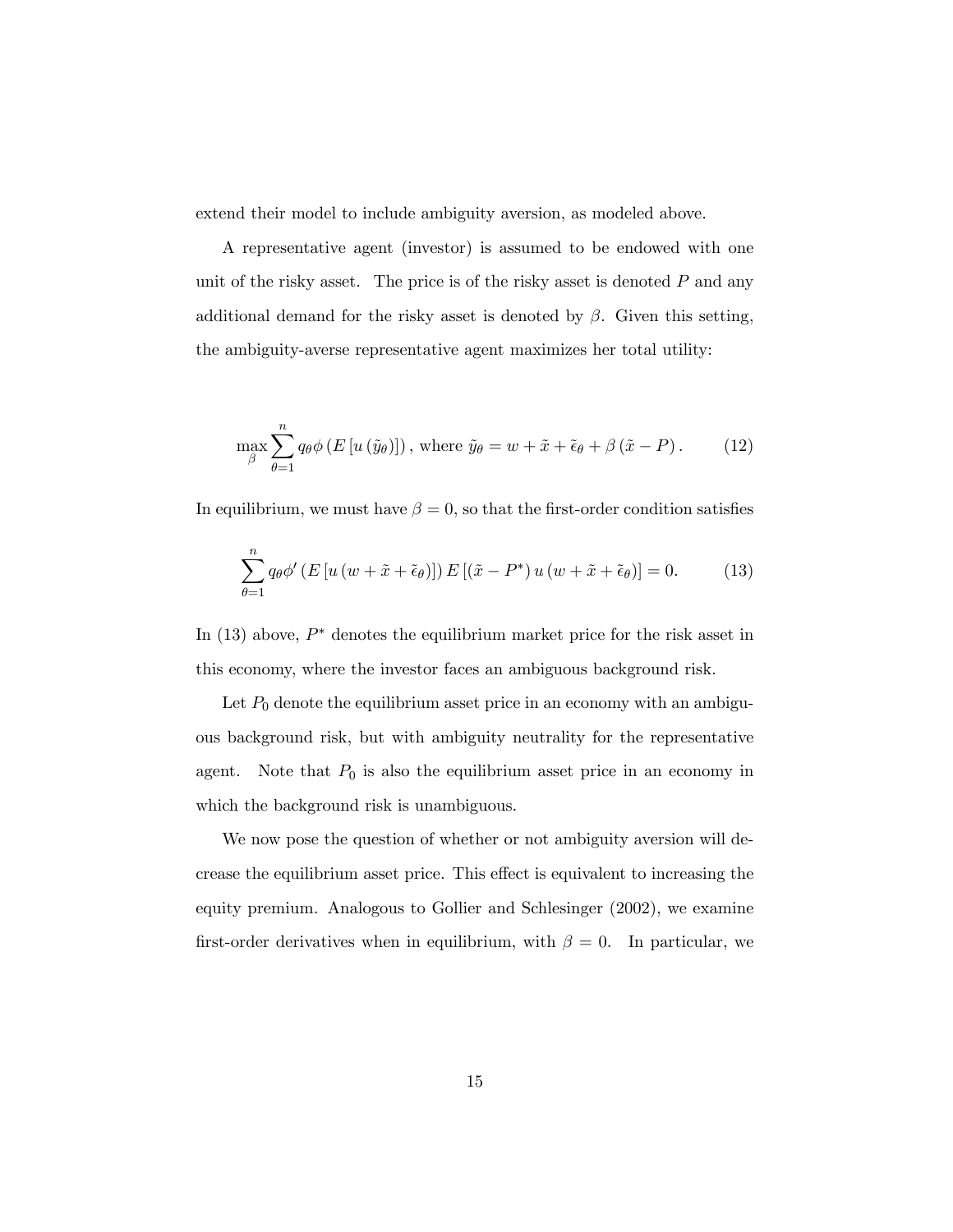wish to determine if

$$
\sum_{\theta=1}^{n} q_{\theta} \left( E \left[ (\tilde{x} - P_0) u (\tilde{w}_{\theta}) \right] - E \left[ (\tilde{x} - P_0) u (\tilde{w}_{\theta}) \right] \right) = 0
$$
  
\n
$$
\implies \sum_{\theta=1}^{n} q_{\theta} \phi' \left( E \left[ u (\tilde{w}_{\theta}) \right] \right) \left( E \left[ (\tilde{x} - P_0) u (\tilde{w}_{\theta}) \right] - E \left[ (\tilde{x} - P_0) u (\tilde{w}_{\theta}) \right] \right) \leq 0,
$$
\n(14)

where  $\widetilde{w}_{\theta} \equiv w + \widetilde{x} + \widetilde{\epsilon}_{\theta}$ 

Given the assumptions in either Theorem 2 or in Corollary 2, it follows easily that  $(14)$  holds. At price  $P_0$ , the ambiguity averse representative agent demands too little of the risky asset. Thus, the equilibrium price  $P^*$ must be less than  $P_0$ .

It has been argued that an unambiguous background risk alone is not enough to explain the equity premium puzzle, e.g. Telmer (2003) and Lucas (2004). Adding ambiguity aversion leads to a higher equilibrium equity premium, thus (at least partly) explaining the higher observed equity premium.

## 6 Conclusion

This paper examines conditions under which ambiguity of a background risk leads to more cautious behavior by a risk averse investor. We first extend the EGS  $(1996)$  conditions on the first-order utility u in order to rank the levels of investment in the risky asset, when the competing prior distributions for the background risk are themselves ranked via  $N^{th}$  order stochastic dominance. Using both the smooth ambiguity model of KMM (2005) and the maxmin expected utility model of Gilboa and Schmeidler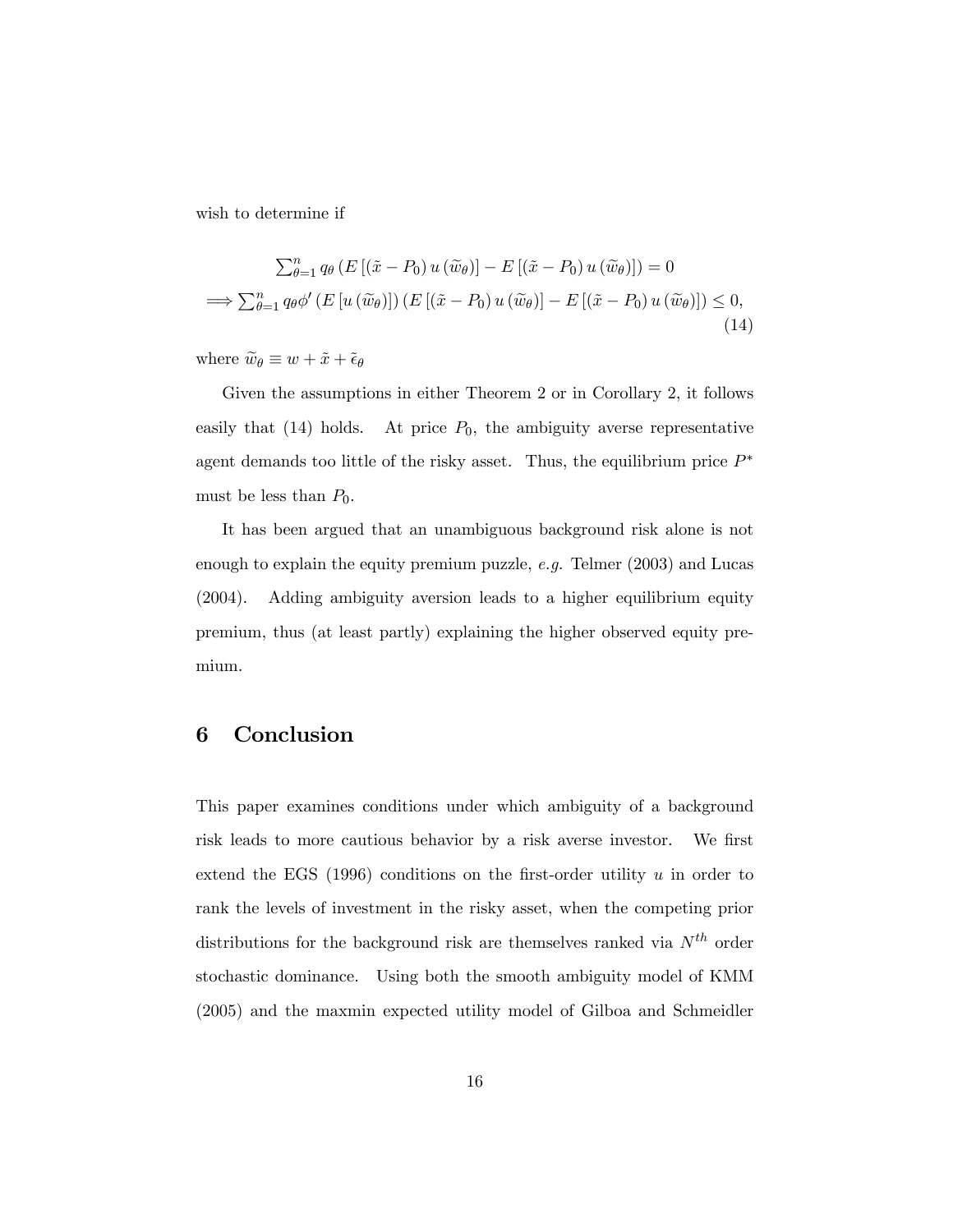(1989), we then show how ambiguity aversion reduces the investment in the risky asset vis-a-vis a non-ambiguous background risk. We also discuss the implications of this finding on the equity premium puzzle.

Together with the papers from Gollier (2011) and Berger (2014), a clear picture is emerging. In both of these papers, the authors consider a single risk  $-$  either a risky market asset or a risky future income  $-$  and assume that the risk is ambiguous in the sense of having multiple priors. Assuming that the background-risk priors can be ranked via first-order or second-order stochastic dominance, these authors show how ambiguity aversion overweights the "worse" prior distributions of the risk. Whereas the above models consider only a single source of risk, we consider a model with two risks, where one risk is ambiguous. In our model, we have an endogenous market risk, but we assume that there is an exogenous background risk that is ambiguous. Once again, if the priors can be ranked via stochastic dominance, we show how the ambiguity-averse individual overweights the "worse" priors. We do not restrict ourselves to only first- and second-order stochastic dominance changes and we allow for ranking by stochastic dominance of any arbitrary degree N.

The notion that background risks might be more ambiguous than other risks, such as market risk, seems reasonable to us. There is much data for asset returns and/or for other types of risk that are traded on the market. That is not to say that such market risks are not themselves subject to ambiguity, such as in Gollier (2011) or Berger (2014), but it would seem that background risk, which might include such risks as human-capital risk or the risk of personal health care costs, is especially prone to "guessing"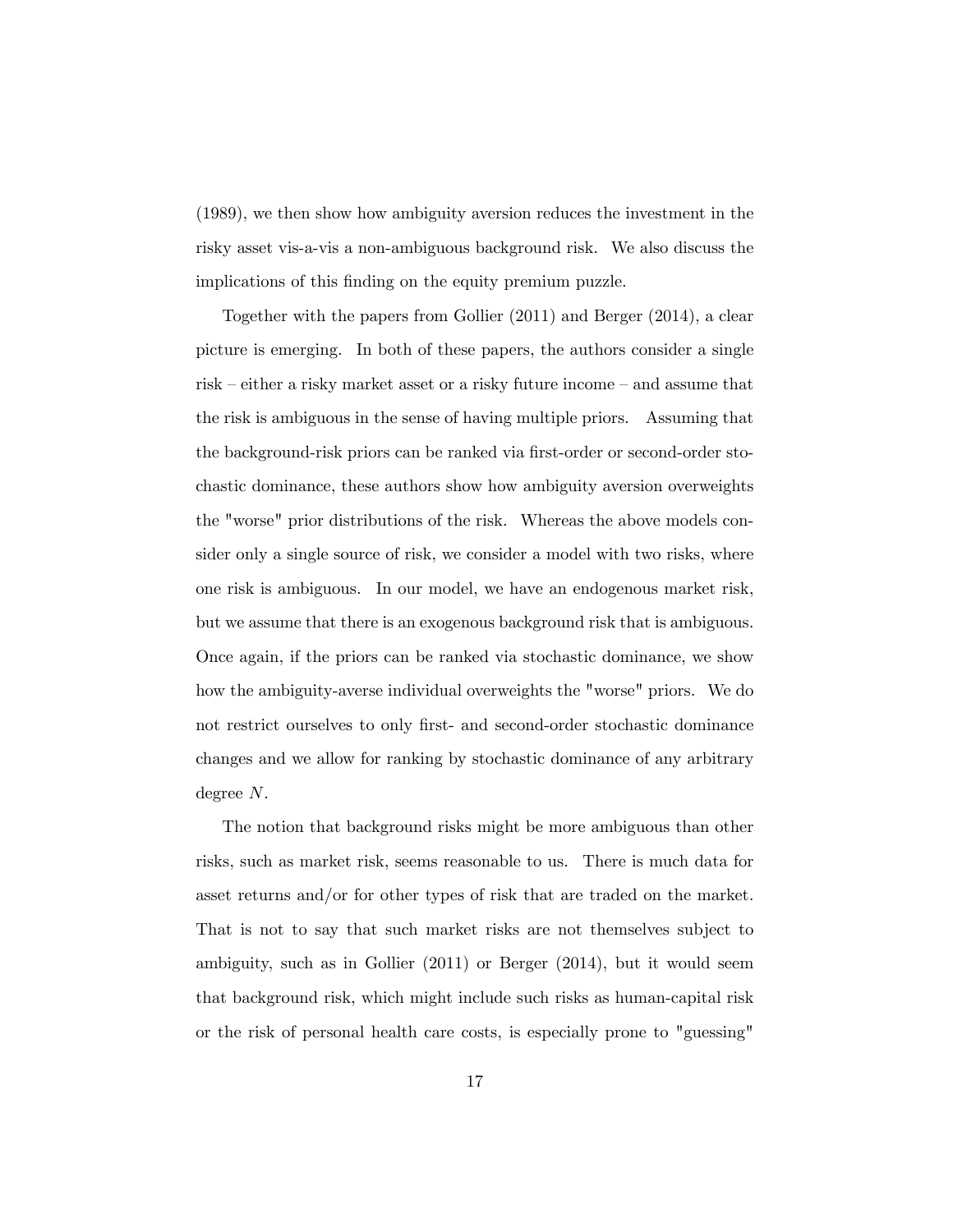about a probability distribution.

Of course, a more realistic model would allow for both types of ambiguity, including perhaps ambiguous correlations between the risks. Also, our model here examines and additive background risk. But other types of background risk might be multiplicative in nature.<sup>6</sup> Moreover, in a world with multivariate preferences, where non-wealth attributes such as health or environmental quality might matter, the background risk might be manifest in one of these non-wealth dimensions. All of these models seem open to the type of investigation undertaken in this current paper. Hopefully, our analysis is a useful framework for these situations.

## References

- [1] Arrow, K. J. Essays in the theory of risk-bearing. Chicago: Markham Publishing Company, 1971.
- [2] Athey, S. Monotone comparative statics under uncertainty. Quarterly Journal of Economics 117, 187-223, 2002.
- [3] Baillon, A. Prudence (and more) with respect to uncertainty and ambiguity. Erasmus University Working Paper, 2013.
- [4] Berger, L. Precautionary saving and the notion of ambiguity prudence. Economics Letters 123, 248-251, 2014.
- [5] Bell, D. One switch utility functions and a measure of risk. Management Science 34, 1416-1424, 1988.

<sup>6</sup> See, for example, Franke et al. (2006) and Jokung (2013).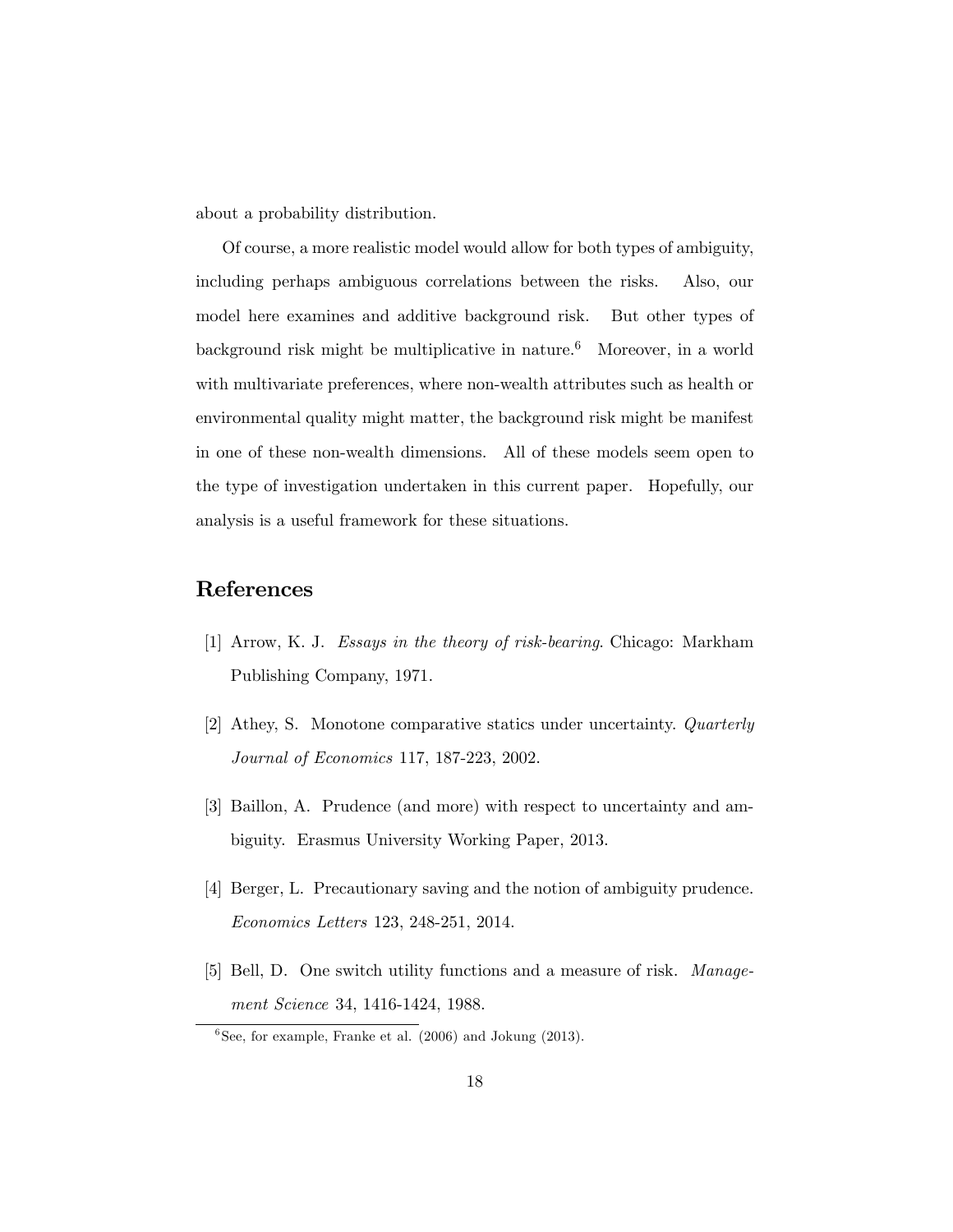- [6] Denuit, M., L. Eeckhoudt and H. Schlesinger. When Ross meets Bell: The linex utility function. Journal of Mathematical Economics 49, 177- 182, 2013.
- [7] Doherty, N. and H. Schlesinger. Optimal insurance in incomplete markets. Journal of Political Economy 91, 1045-1054, 1983.
- [8] Eeckhoudt, L., C. Gollier and H. Schlesinger. Changes in background risk and risk taking behavior. Econometrica 64, 683-689, 1996.
- [9] Franke, G., H. Schlesinger and R. C. Stapleton. Multiplicative background risk. Management Science 52, 146-153, 2006.
- [10] Gilboa, I., and D. Schmeidler (1989): "Maxmin Expected Utility With Non-Unique Prior," Journal of Mathematical Economics 18, 141–153.
- [11] Gollier, C. The economics of risk and time. Cambridge: The MIT Press, 2001.
- [12] Gollier, C. Portfolio choices and asset prices: The comparative statics of ambiguity aversion. Review of Economic Studies 78, 1329-1344, 2011.
- [13] Gollier, C. and J. W. Pratt. Risk vulnerability and the tempering effect of background risk. Econometrica 64,1109-1123, 1996.
- [14] Gollier, C. and H. Schlesinger. Changes in risk and asset prices. Journal of Monetary Economics 49, 747-760, 2002.
- [15] Jewitt , I. Risk aversion and the choice between risky prospects: The preservation of comparative static results. Review of Economic Studies 53, 73-85, 1987.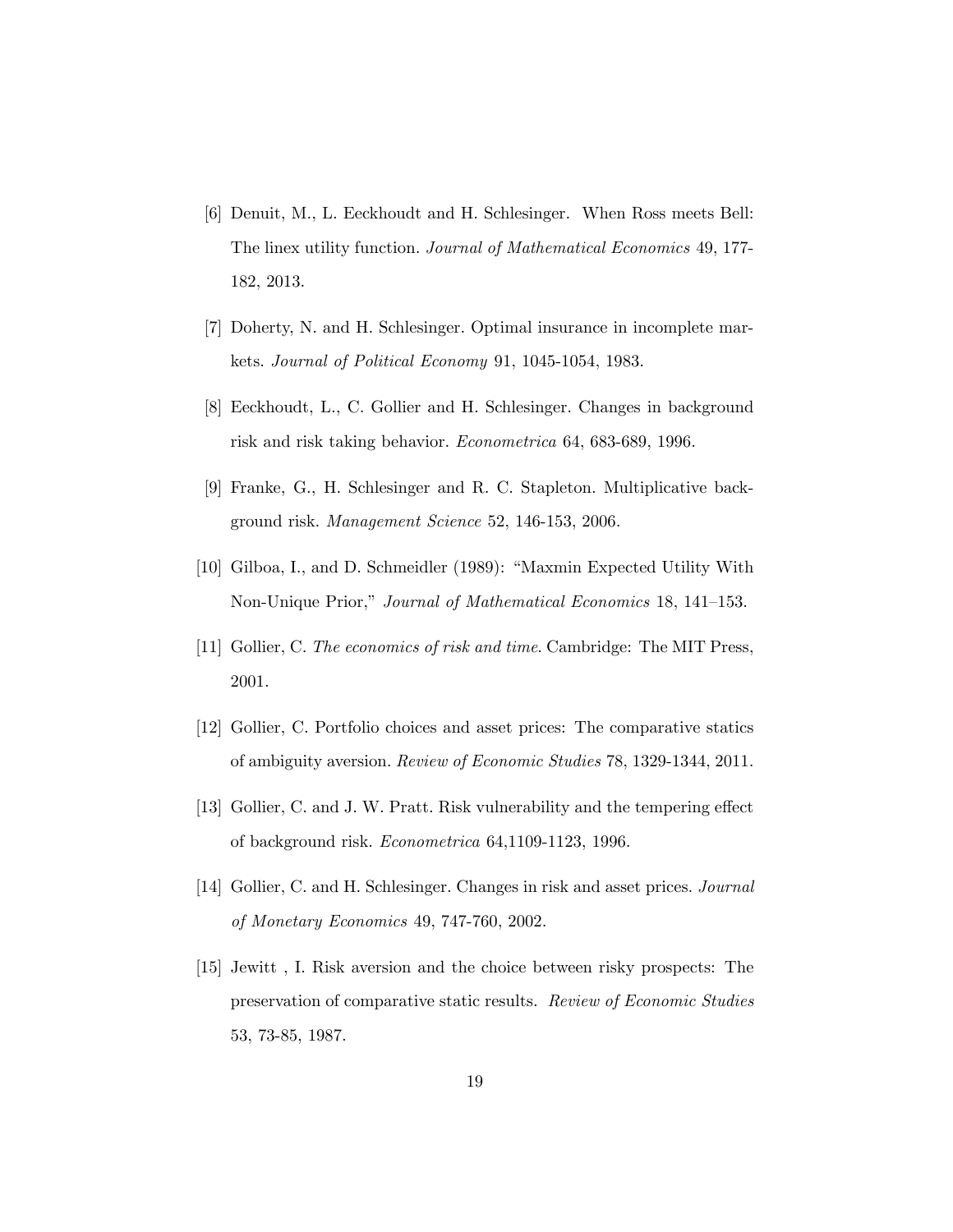- [16] Jokung, O. Changes in multiplicative background risk and risk-taking behavior. Theory and Decision 74, 127-149, 2013.
- [17] Kihlstrom, R. E., D. Romer, and S. Williams. Risk aversion with random initial wealth. Econometrica 49, 911-920, 1981.
- [18] Kimball, M. S. Precautionary saving in the small and in the large. Econometrica 58, 53-73, 1990.
- [19] Klibanoff, P, M. Marinacci and S. Mukerji. A smooth model of decision making under ambiguity. Econometrica 73, 1849-1892, 2005.
- [20] Lucas, R. E. Asset prices in an exchange economy. Econometrica 46, 1429-1446, 1978.
- [21] Lucas, D. J. Asset pricing with undiversifiable income risk and short sales constraints: Deepening the equity premium puzzle. Journal of Monetary Economics 34, 325-341, 1994.
- [22] Mehra, R. and E. C. Prescott. The equity premium: A puzzle. Journal of Monetary Economics 15, 145-161, 1985.
- [23] Nachman, D. C. Preservation of "more risk averse" under expectations. Journal of Economic Theory 28, 361-368, 1982.
- [24] Pratt, J. W. Risk aversion in the small and in the large. Econometrica 32, 122-136, 1964.
- [25] Ross, S. A. Some stronger measures of risk aversion in the small and in the large with applications. Econometrica 49, 621-663, 1981.